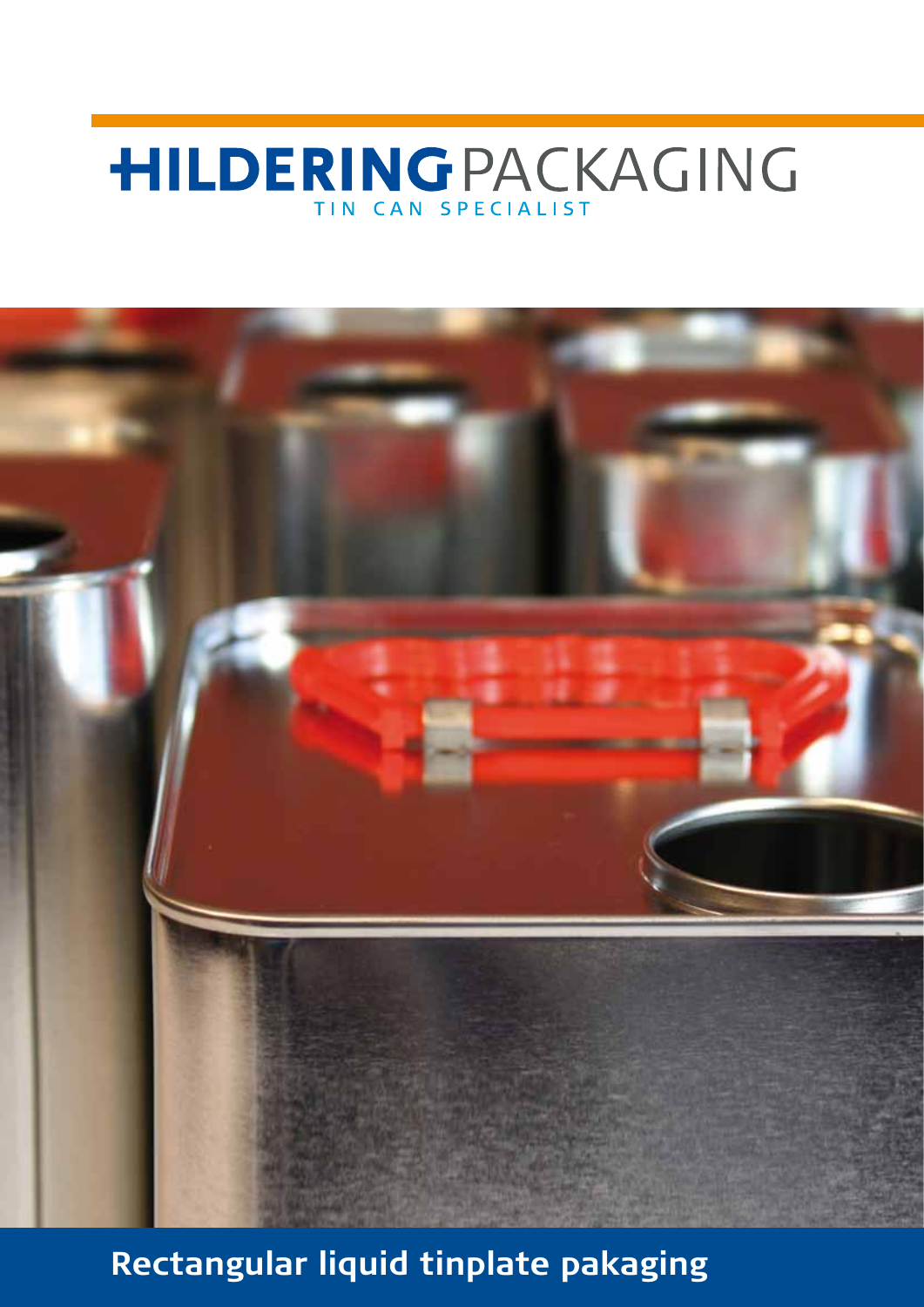## Rectangular liquid tinplate packaging



Liquid containers have a filling aperture in the flat top of the container. The tinplate containers are suitable for liquid filling goods with a low viscosity such as solvents, thinners, wood-stains and cleaning products. The liquid containers are also very suitable for the transport and storage of hazardous materials. They are often UN certified.

Liquid containers are available in round (for more information see our brochure on round liquid containers) and rectangular designs. Internally coated liquid containers are not common but are available. We have a certain range in stock as standard but the majority consists of internally plain liquid containers.

#### Assortment

We have a wide range of rectangular liquid containers. Various measures are usually available per capacity. The aperture can vary in diameter. The combination of aperture and the type of cap partially determine the UN certification. Rectangular liquid tinplate packaging is available from 125 ml up to 30 litre. The liquid containers are fitted with a wire handle from 2.5 litre (plastic or metal) in order to make pouring and carrying easier.

In various sizes, the bottom is 'necked in', which allows the product to be stacked. The rectangular shape also allows for an optimal load per pallet. This is a particular advantage for export.

The ground measurements (length x width) in combination with the height determine the content sizes. Most standard ground sizes are included in the table. Rectangular liquid tinplate packaging is already available in a UN certified version from 250 ml sizes. Especially in the sizes 1 litre up to 10 litre rectangular liquid tin containers are used far more frequently than round containers.





#### Screw top and closings

There are in fact 2 types of closings: by plastic cap or by metal cap. Plastic caps are available in many varieties and several colours. The caps can be fully made out of plastic, or can be manufactured in combination with an aluminium seal. The aperture can be DIN or REL. The difference is that in REL the gap opening is bent outwards. This type of screw top was developed to make it easier to empty the container (the screw top protrudes). Currently REL is the most common filling aperture.

Plastic caps can be either of the extractable (bellow seals) type or a screw top. Bellow seals disappear inside the container and are pulled out and fitted with a pouring spout. These tops improve the stackability of the liquid containers. Screw tops are often combined with a Child Safety Certificate and are frequently used in consumer markets.

All types of plastic lids are suitable to reseal the container after opening and they can easily be applied by hand. At high filling speeds and high numbers of units, the plastic caps are sometimes applied by machine. There is a special cap pusher for medium large charges.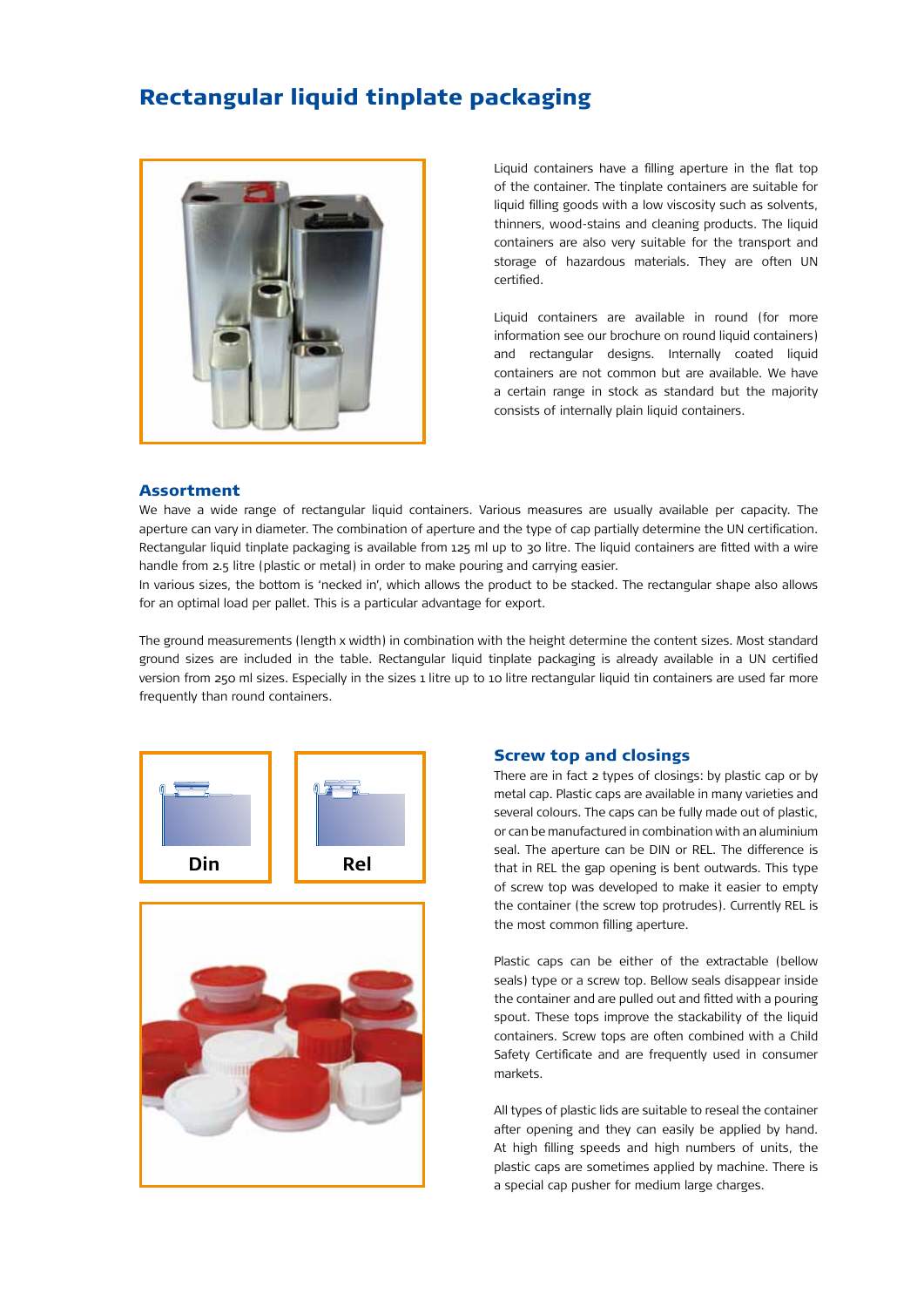



Metal screw top

hand and are easy to reclose.



#### Printing

Rectangular tinplate packaging is generally labelled by applying labels at the front and the back side of the container. This consists of 2 actions. This means the decoration of this type of tinplate packaging is a very important consideration particularly when it concerns a consumer product. Because of the rectangular shape the flat surface is always visible on the shelf. The surface for label or print is ideally suited for optimal communication. Offset printing is a very good solution to communicate with ease on the  $4$  sides of the container. The minimal order quantity is available upon request. Digital printing of smaller batches (from 2 pallets) is currently only possible for the smaller sizes. More information in our brochure Hildering Colorcan.

Metal screw tops are used in particular for aggressive filling goods which are not suitable for use with plastic closings. The metal screw top is also often used in laboratory settings. The caps are easy to process by

#### Protecting outside

When filling goods are stored and processed in a damp environment, an extra layer of lacquer on the outside of the tinplate packaging is recommended. We can apply a transparent or gold lacquer to the vulnerable parts (bottom and top), so any oxidation can be prevented.

#### **Markets**

Rectangular tinplate packaging is most commonly used to package Car Refinish products, solvents, wood protection products, solubles and liquid chemical products. When a product has to be coloured, this type of tinplate packaging is less suitable because of the small aperture, than the tinplate packaging with a removable lid.